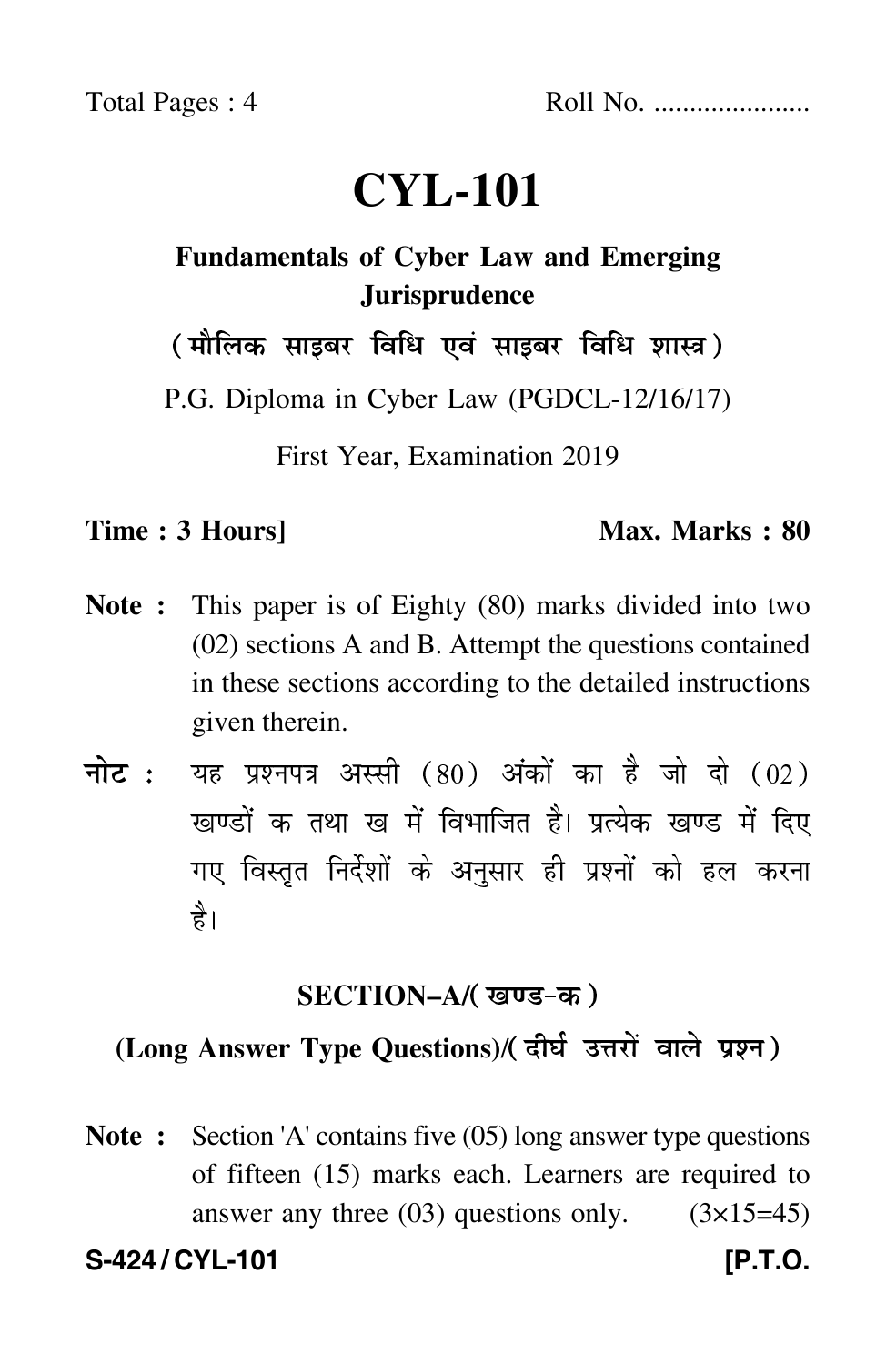- <mark>नोट</mark> : खण्ड 'क' में पाँच (05) दीर्घ उत्तरों वाले प्रश्न दिये गये हैं, प्रत्येक प्रश्न के लिए पन्द्रह (15) अंक निर्धारित हैं। शिक्षार्थियों को इनमें से केवल तीन (03) प्रश्नों के उत्तर देने हैं।
- **1.** Discuss the structure of the Information. Technology Act, 2000 and critically examine the provisions of information Technology (Amendment) Act, 2008.

सूचना प्रौद्योगिकी अधिनियम, 2000 की संरचना की विवेचना कीजिए एवं सूचना प्रौद्योगिकी अधिनियम (संशोधन) 2008 के प्रावधानों की आलोचनात्मक विवेचना कीजिए।

**2.** Critically examine the International position of Internet juristiction in cyber jurisprudence.

साइबर विधिशास्त्र में इंटरनेट क्षेत्राधिकार के अंतर्राष्ट्रीय स्थिति की आलोचनात्मक विवेचना कीजिए।

- **3.** Discuss the process of construction of electronic-contract and evaluate Indian laws of contract in the light of e-contract. इलेक्टॉनिक संविदा के गठन की प्रक्रिया की विवेचना कीजिए एवं भारतीय संविदा विधि की ई–संविदा के प्रकाश में विवेचना कीजिए।
- **4.** Write a comprehensive note on technical issues in cybercontract in relation to Information Technology Act, 2000. सूचना प्रौद्योगिकी अधिनियम, 2000 के सम्बन्ध में साइबर संविदा में प्रौद्योगिकी के मुद्दों पर एक वृहद लेख लिखिए।

**S-424 / CYL-101 [ 2 ]**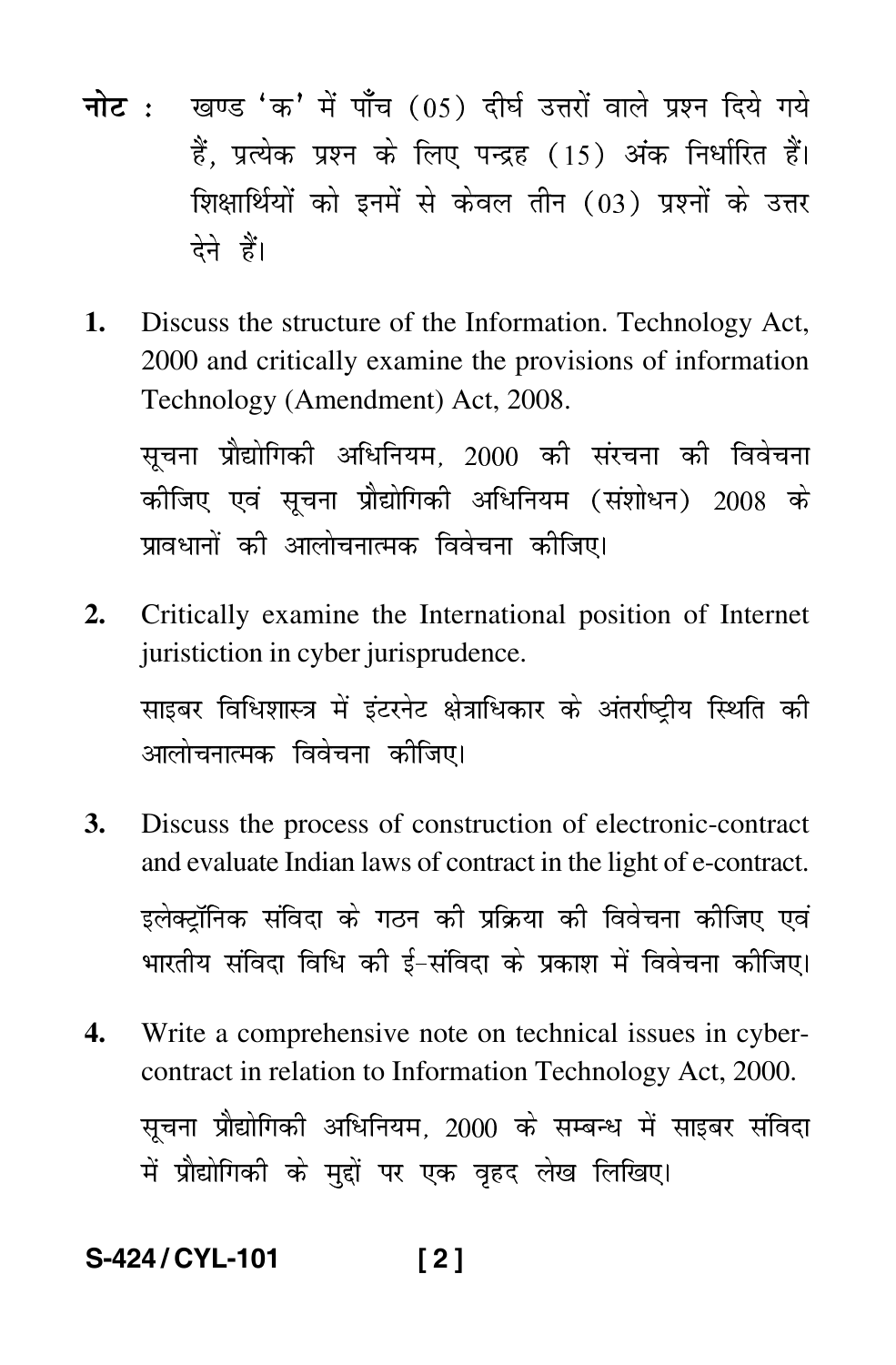**5.** Critically examine the Indian legal position on cyber contract with the help of recent cases of Indian supreme court.

भारतीय उच्चतम् न्यायालय के नवीनतम वदों की सहायता से साइबर संविदा पर भारतीय विधिक स्थिति की आलोचनात्मक विवेचना कीजिए।

### **SECTION–B/**

# (Short Answer Type Questions)/(लघ उत्तरों वाले प्रश्न)

- **Note :** Section 'B' contains eight (08) short answer type questions of seven (07) marks each. Learners are required to answer any five (05) questions only.  $(5 \times 7 = 35)$
- <mark>नोट</mark> : खण्ड 'ख' में आठ (08) लघु उत्तरों वाले प्रश्न दिये गये हैं, प्रत्येक प्रश्न के लिए सात (07) अंक निर्धारित हैं। शिक्षार्थियों को इनमें से केवल पाँच (05) प्रश्नों के उत्तर देने हैं।
- **1.** Discuss the basic working of Internet service providers. इंटरनेट सेवा प्रदाता की मूलभूत कार्यप्रणाली की विवेचना कीजिए।
- **2.** What do you understand by cyber space ? साइबर स्पेस से आप क्या समझते हैं?
- **3.** Explain the objectives of UNCITRAL. UNCITRAL के उद्देश्यों को समझाइए।

**S-424 / CYL-101 [ 3 ] [P.T.O.**